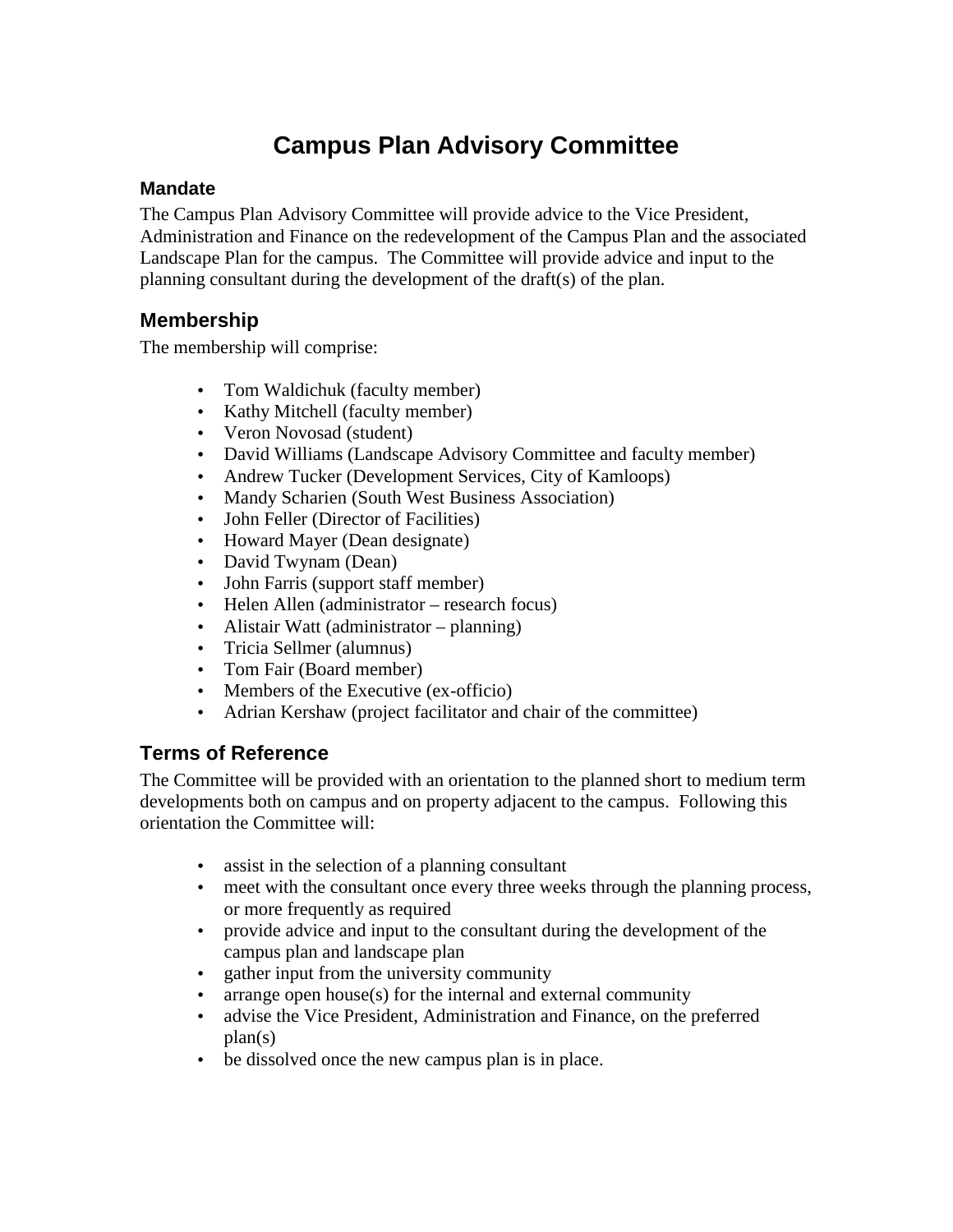## **Timelines**

| Date          | <b>Action</b>                                                |
|---------------|--------------------------------------------------------------|
| Sept. 9       | Request for proposal issued                                  |
| Sept. 30      | RFP closes                                                   |
| Oct. 7        | Advisory Committee assists in shortlisting of RFPs           |
| Oct. 22       | Advisory Committee assists in final selection                |
| $Nov. - Feb.$ | Advisory Committee meets with consultant on routine basis    |
| Dec. $5$      | Formal presentation and open house for internal community    |
| January 31,   | Formal presentation and open house for internal and external |
| 2003          | community                                                    |
| Feb. 28       | Final plan recommended by Advisory Committee to VP.          |
| March 7       | Committee dissolved                                          |